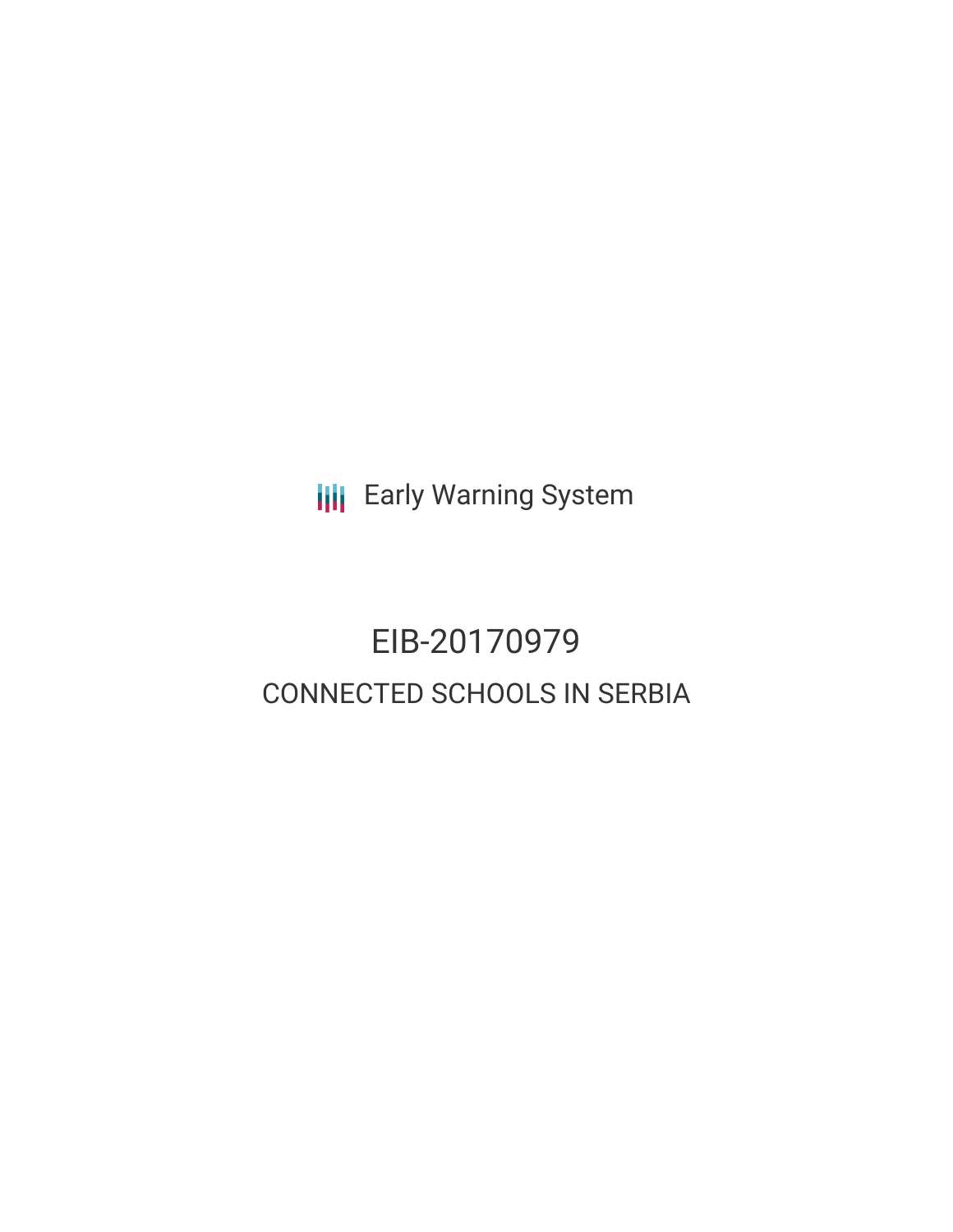

#### **Quick Facts**

| <b>Countries</b>          | Serbia                                                                                                |
|---------------------------|-------------------------------------------------------------------------------------------------------|
|                           | <b>Financial Institutions</b> European Investment Bank (EIB)                                          |
| <b>Status</b>             | Approved                                                                                              |
| <b>Bank Risk Rating</b>   | U                                                                                                     |
| <b>Voting Date</b>        | 2020-11-16                                                                                            |
| <b>Borrower</b>           | REPUBLIC OF SERBIA - MINISTRY OF TRADE, TOURISM AND TELECOMMUNICATIONS, MINISTRY OF EDUCATION, SCIENC |
| <b>Sectors</b>            | <b>Education and Health</b>                                                                           |
| <b>Investment Type(s)</b> | Loan                                                                                                  |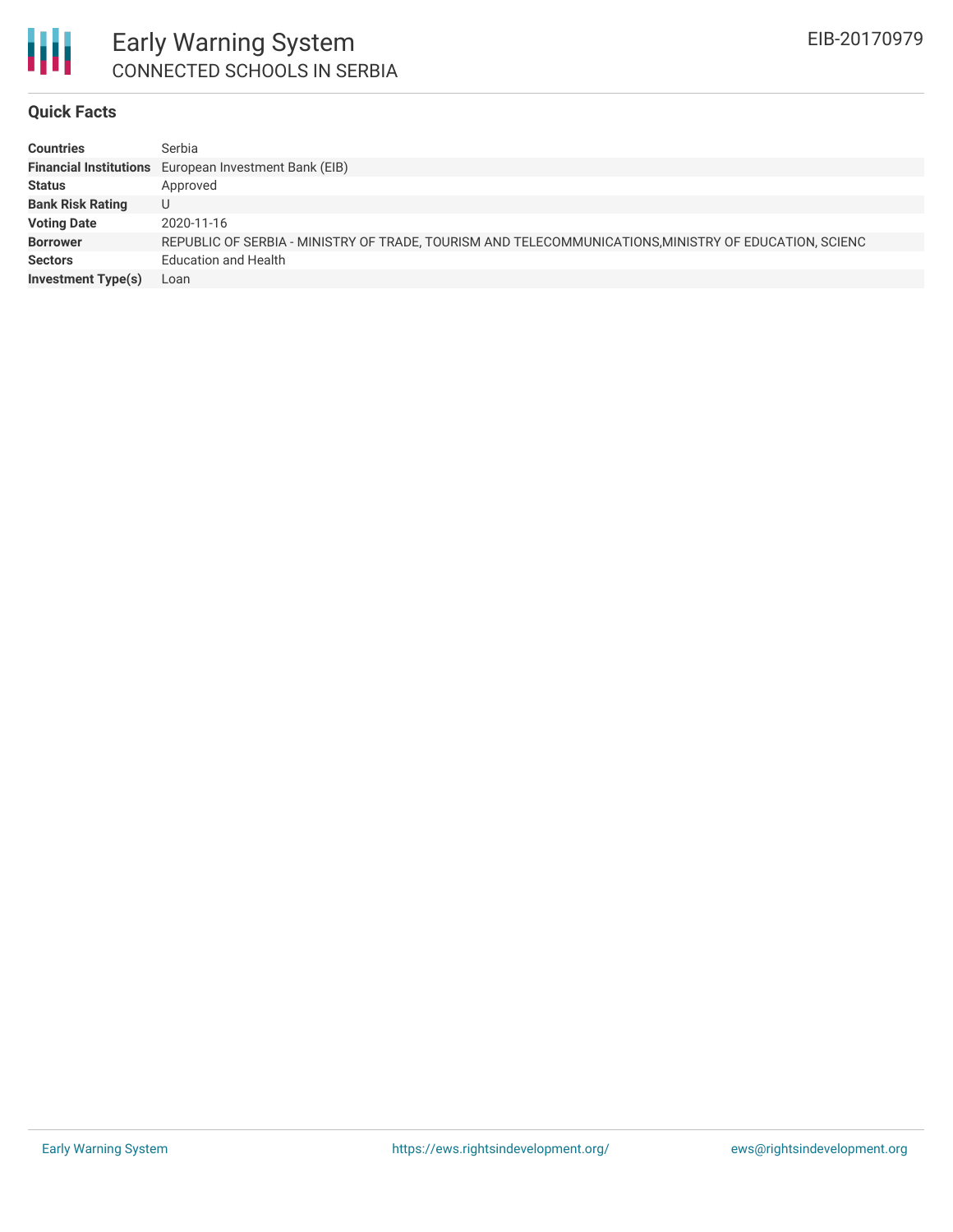

## **Project Description**

According to the bank website, the project supports the national digital education investment programme, by improving the digital infrastructure and teaching materials in schools, notably with the provision of new digital equipment, the upgrade of the academic network and central locations and the rollout of Wireless Local Area Network (WLAN), as well as providing teachers with training in digital skills.

The scope of the project includes deployment of wireless local area network (Wifi) composed of installation of equipment (passive and active) and cabling within existing school premises, provision of digital teaching equipment, provision of digital content and capacity building of teachers and school leaders.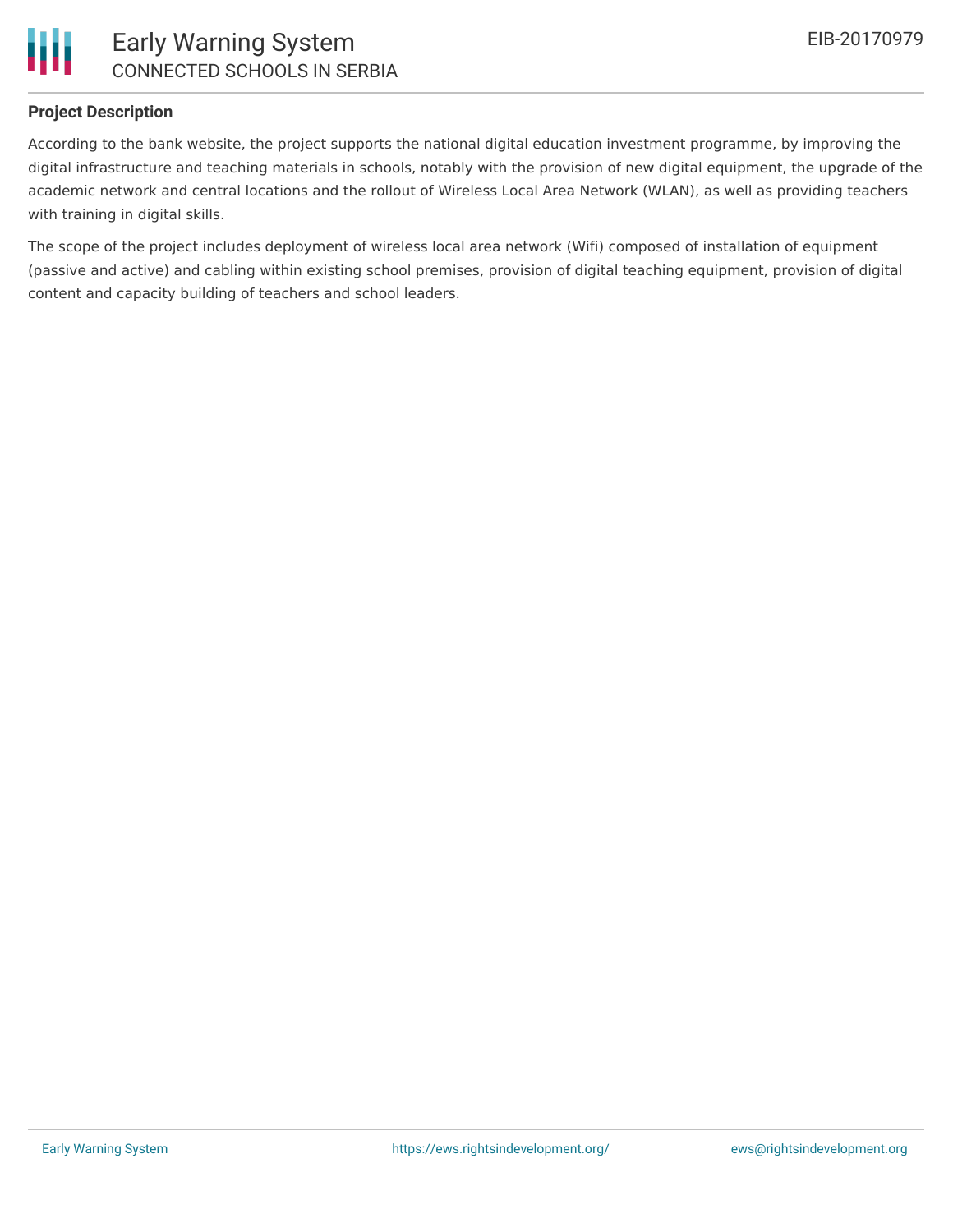#### **Investment Description**

European Investment Bank (EIB)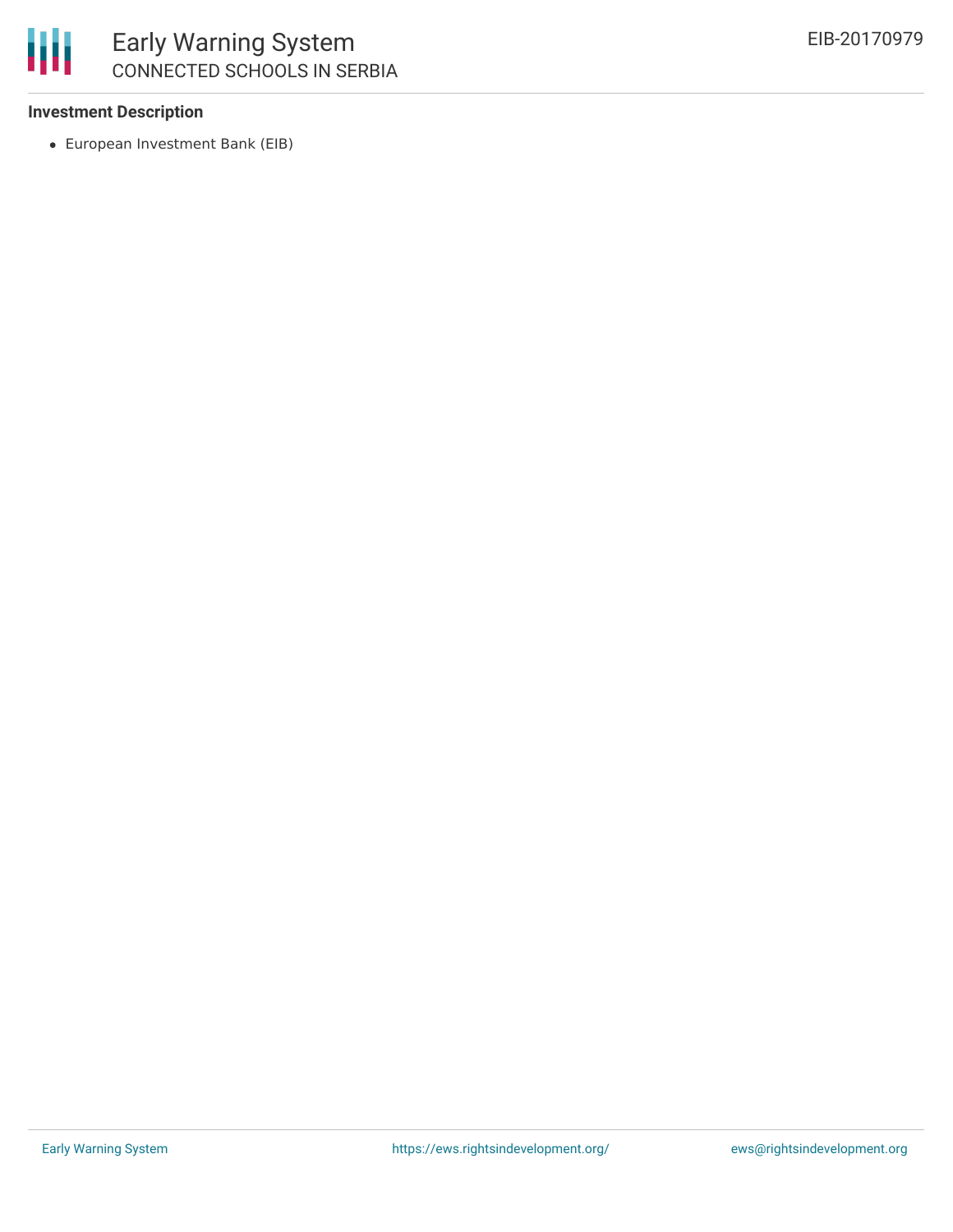### **Contact Information**

Tibor Jona t.jona@eib.org +352 4379 84105

#### ACCOUNTABILITY MECHANISM OF EIB

The EIB Complaints Mechanism is designed to facilitate and handle complaints against the EIB by individuals, organizations or corporations affected by EIB activities. When exercising the right to lodge a complaint against the EIB, any member of the public has access to a two-tier procedure, one internal - the Complaints Mechanism Office - and one external - the European Ombudsman. A complaint can be lodged via a written communication addressed to the Secretary General of the EIB, via email to the dedicated email address complaints@eib.org, by completing the online complaint form available at the following address: http://www.eib.org/complaints/form, via fax or delivered directly to the EIB Complaints Mechanism Division, any EIB local representation office or any EIB staff. For further details, check:

http://www.eib.org/attachments/strategies/complaints\_mechanism\_policy\_en.pdf

When dissatisfied with a complaint to the EIB Complaints Mechanism, citizens can then turn towards the European Ombudsman. A memorandum of Understanding has been signed between the EIB and the European Ombudsman establishes that citizens (even outside of the EU if the Ombudsman finds their complaint justified) can turn towards the Ombudsman on issues related to 'maladministration' by the EIB. Note that before going to the Ombudsman, an attempt must be made to resolve the case by contacting the EIB. In addition, the complaint must be made within two years of the date when the facts on which your complaint is based became known to you. You can write to the Ombudsman in any of the languages of the European Union. Additional details, including filing requirements and complaint forms, are available at: http://www.ombudsman.europa.eu/atyourservice/interactiveguide.faces